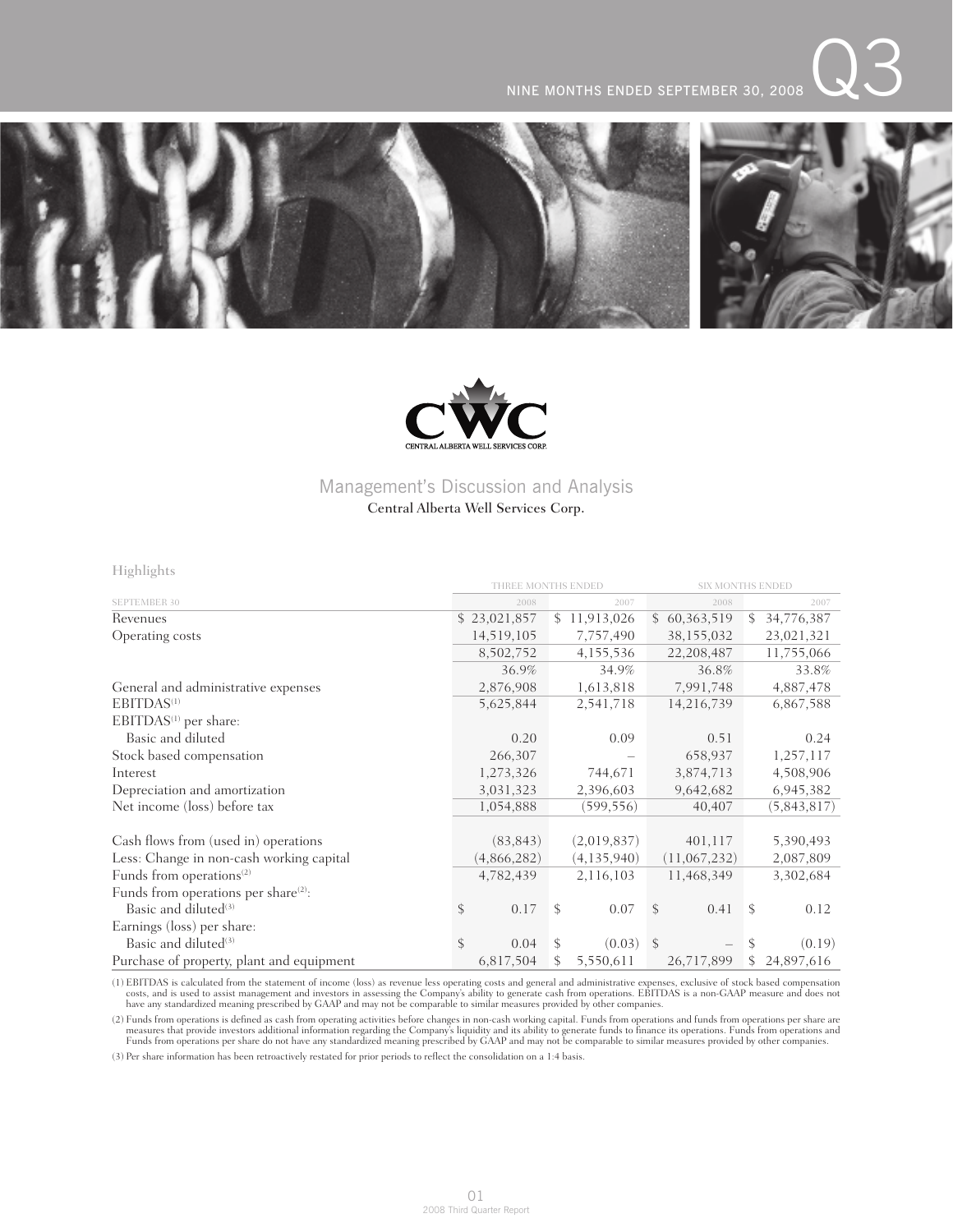The following is management's discussion and analysis ("MD&A") of Central Alberta Well Services Corp.'s ("CWC" or the "Company") unaudited operating and financial results for the quarter ended September 30, 2008. This MD&A should be read in conjunction with CWC's audited financial statements for the year ended December 31, 2007. Additional information, including the Annual Information Form ("AIF"), on the Company can be found on the Company's website at www.cawsc.com or on SEDAR at www.sedar.com. The information provided in this MD&A is current as of November 25, 2008

This discussion should not be considered all-inclusive, as it excludes changes that may occur in general economic, political and environmental conditions.

Certain statements contained in this MD&A, including statements which may contain such words as "could", "should", "believe", "expect", "will", and similar expressions and statements relating to matters that are not historical facts are forward-looking statements including, but not limited to, statements as to: future capital expenditures, including the amount and nature thereof; business strategy; expansion and growth of the Company's business and operations; and other matters.

Management has made certain assumptions and analyses which reflect their experiences and knowledge in the industry. These assumptions and analyses are believed to be accurate and truthful at the time, but the Company can not assure readers that actual results will be consistent with these forward looking statements.

However, whether actual results, performance, or achievements will conform to the Company's expectations and predictions is subject to known and unknown risks and uncertainties which could cause actual results to differ materially from the Company's expectations. Additional information regarding the risks and uncertainties significant to the Company are provided in the AIF.

All forward looking statements made in the MD&A are qualified by these cautionary statements and there can be no assurance that the actual results or developments anticipated by the Company will be realized or, even if substantially realized , that they will have the expected outcomes to or effects on the Company or its business operations. The Company does not intend, and does not assume any obligation, to update these forward-looking statements, except as required by applicable securities legislation.

### Corporate Development

The Company began 2008 with 24 service rigs, eight (8) snubbing units, eight (8) coil tubing units, 14 nitrogen pumpers and transporters and 12 pressure testing units. During the first nine (9) months of 2008 the Company continued to focus on growing the size of the operating fleet through asset acquisition and by manufacturing key pieces of equipment. In the first quarter of 2008, the Company took possession of four (4) newly completed service rigs and related equipment and completed the acquisition of nine (9) additional service rigs and established an operation base in Brooks, Alberta. In the first quarter of 2008, the Company's total investment in equipment was \$15.5 million. In the second quarter of 2008, the Company continued to focus on growth of the fleet with the addition of a newly manufactured slant rig and the acquisition of three (3) service rigs and related equipment and personnel from an Alberta based drilling company. During the third quarter an additional snubbing unit was purchased and deposits were made on an additional seven (7) service rigs anticipated to be delivered by the end of the year. At the end of the third quarter 2008 the Company operated 41 service rigs, eight (8) snubbing units, eight (8) coil tubing units, 14 nitrogen pumpers and transporters and 12 pressure testing units. Total capital expenditures for the first nine months is \$26,717,899.

The Company's corporate office is located in Calgary, Alberta and the main operating center is located in Red Deer, Alberta, with branch offices in Provost, Brooks and Whitecourt, providing well services to oil and gas exploration and development companies operating in Western Canada.

### Overview

For the quarter ending September 30, 2008, the Company generated \$23.0 million in revenue and net income before tax of \$1.1 million compared to 2007 revenues of \$11.9 million and a loss of (\$0.6) million before tax. Year to date revenues were \$60.4 million and net income before tax was \$40K versus \$34.8 million in revenues and a net loss of (\$5.8) for the first nine months of 2007. This increase is a largely due to increased utilizations as well as an increase in capital additions in the Well Servicing Segment. In the Well Servicing Segment, the \$9.4 million year over year increase in revenues for the three months ended September 30, 2008, was largely a result of the acquisition of nine additional service rigs and related equipment acquired which established a physical presence for the Company in Brooks, Alberta combined with the utilization of additional equipment following the completion of the capital build program. Year to date, revenues in the Well Servicing Segment have increased by 101% or \$21.7 million. In the Other Oilfield Services Segment, increased utilization rates as a result of successful multi-services marketing resulted in the year over year increase in revenues of \$3.9 million or 29%.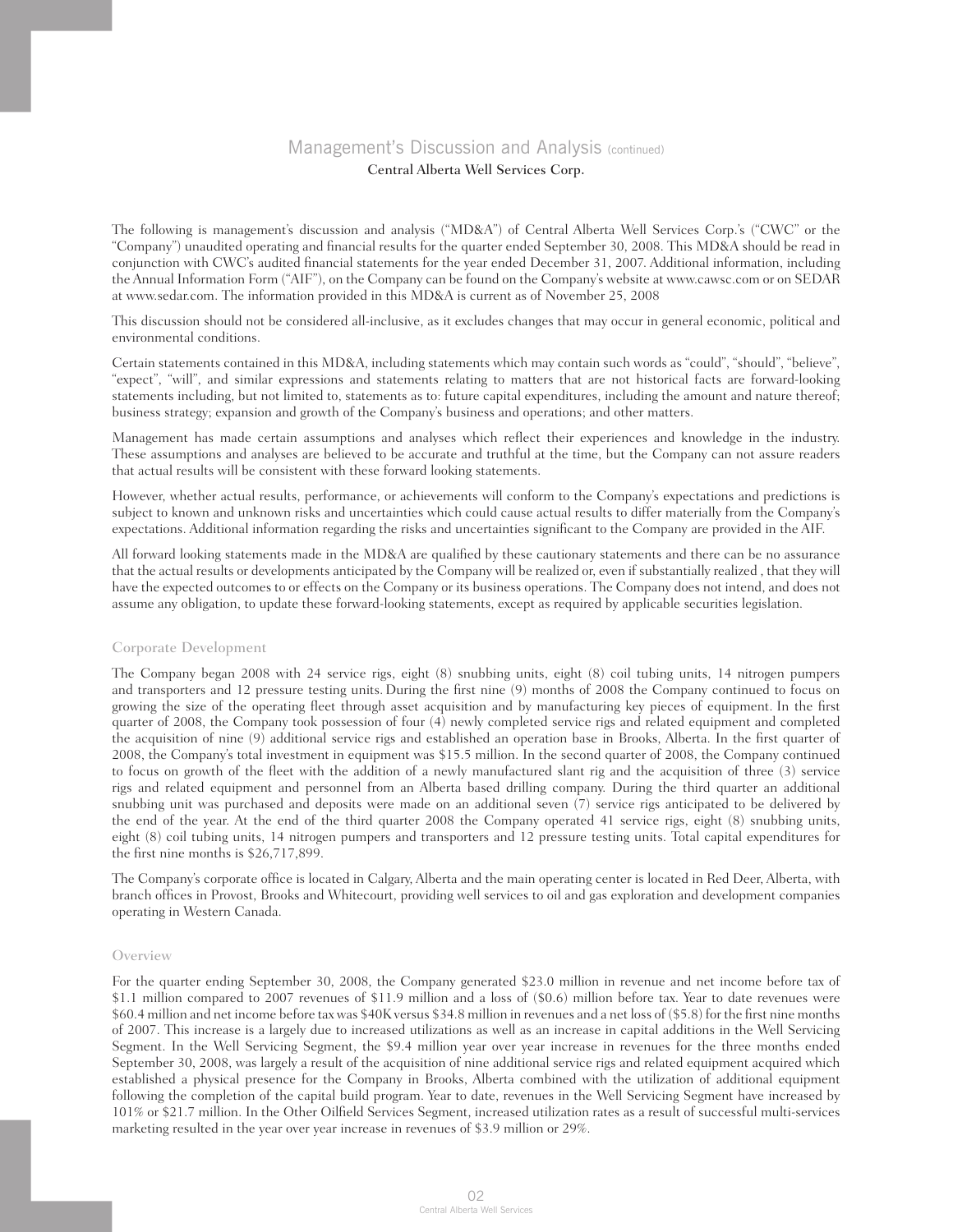Utilization for the third quarter of 2008 for the Well Servicing Segment was 71% (23,738 hours) versus 58% (10,962 hours) for the third quarter of 2007. Utilization for the Other Oilfield Services Segment in the third quarter was 54% versus 36% in the third quarter of 2007. Utilizations in the Other Oilfield Services Segment are based on the number of jobs performed in the period.

The Company took possession of four (4) service rigs in the final quarter of 2007. Four (4) additional manufactured and nine (9) rigs acquired from Wellco Energy Services Partnership ("Wellco") were added to the fleet in the first quarter of 2008. The final rig under the capital build program was delivered early in the second quarter of 2008 and utilized during the second quarter. The three (3) service rigs and related equipment purchased late in the second quarter contributed to the increased revenues seen in the Well Servicing Segment in the third quarter. An additional seven (7) service rigs are anticipated to be completed late 2008 or early 2009 and will impact the 2009 year.

|                               | THREE MONTHS ENDED | <b>SIX MONTHS ENDED</b> |               |              |  |
|-------------------------------|--------------------|-------------------------|---------------|--------------|--|
| <b>SEPTEMBER 30</b>           | 2008               | 2007                    | 2008          | 2007         |  |
| WELL SERVICING                |                    |                         |               |              |  |
| Revenues                      | \$16,732,287       | 7,269,691<br>\$         | \$43,103,966  | \$21,374,502 |  |
| Income (loss) before taxes    | 2,781,347          | 693,143                 | 5,136,607     | 2,492,798    |  |
| Depreciation and amortization | 2,319,387          | 1,478,062               | 7,331,277     | 4,264,413    |  |
| Interest                      |                    |                         |               |              |  |
| Stock based compensation      |                    |                         |               |              |  |
| EBITDAS <sup>(1)</sup>        | 5,100,734          | 2,171,205               | 12,467,884    | 6,757,211    |  |
| OTHER OILFIELD SERVICES       |                    |                         |               |              |  |
| Revenues                      | 6,289,570          | 4,643,335               | 17,259,553    | 13,401,885   |  |
| Income (loss) before taxes    | 827,647            | 53,584                  | 2,257,357     | (587, 279)   |  |
| Depreciation and amortization | 599,558            | 862,920                 | 2,103,244     | 2,518,582    |  |
| Interest                      |                    |                         |               |              |  |
| Stock based compensation      |                    |                         |               |              |  |
| EBITDAS <sup>(1)</sup>        | 1,427,205          | 916,504                 | 4,360,601     | 1,931,303    |  |
| CORPORATE                     |                    |                         |               |              |  |
| Revenues                      |                    |                         |               |              |  |
| Income (loss) before taxes    | (2, 554, 106)      | (1,346,283)             | (7, 353, 557) | (7,749,336)  |  |
| Depreciation and amortization | 112,378            | 55,621                  | 208,161       | 162,387      |  |
| Interest                      | 1,273,326          | 744,671                 | 3,874,713     | 4,508,906    |  |
| Stock based compensation      | 266,307            |                         | 658,937       | 1,257,117    |  |
| EBITDAS <sup>(1)</sup>        | (902, 095)         | (545, 991)              | (2,611,746)   | (1,820,926)  |  |
| <b>TOTAL</b>                  |                    |                         |               |              |  |
| Revenues                      | 23,021,857         | 11,913,026              | 60, 363, 519  | 34,776,387   |  |
| Income (loss) before taxes    | 1,054,888          | (599, 556)              | 40,407        | (5,843,817)  |  |
| Depreciation and amortization | 3,031,323          | 2,396,603               | 9,642,682     | 6,945,382    |  |
| Interest                      | 1,273,326          | 744,671                 | 3,874,713     | 4,508,906    |  |
| Stock based compensation      | 266,307            |                         | 658,937       | 1,257,117    |  |
| EBITDAS <sup>(1)</sup>        | 5,625,844          | 2,541,718               | 14,216,739    | 6,867,588    |  |

(1) EBITDAS is calculated from the statement of income (loss) as revenue less operating costs and general and administrative expenses, exclusive of stock based compensation costs, and is used to assist management and inves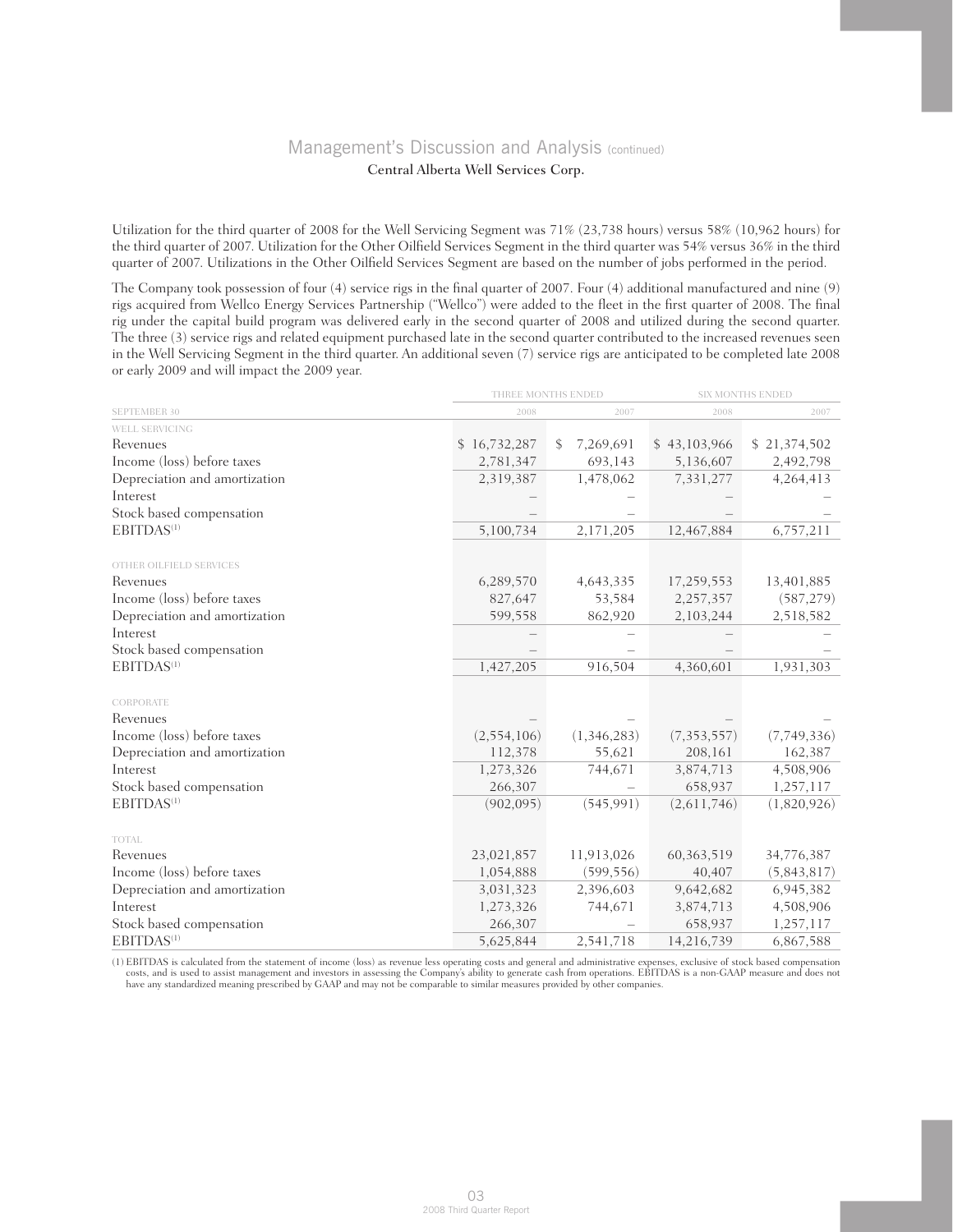#### Operational Overview

CWC operates from five (5) facilities; two (2) in Red Deer, one (1) in Provost, one (1) in Brooks, and a satellite branch in Whitecourt, Alberta. The Company provides well services to oil and gas exploration and development companies operating in the Western Canadian Sedimentary Basin ("WCSB") including completions, work-over and abandonment, well maintenance, high pressure and critical sour gas well work, re-entry preparation and re-entry drilling and coal bed methane work-overs and completions.

The Company has focused on developing its core business of providing service rigs to customers in the WCSB while at the same time developing a number of support services which are also required by its customers. The Company continued to fabricate equipment through the end of 2007 with the final phase of the capital build program completed early in the second quarter of 2008. In addition, nine (9) service rigs and related equipment were acquired from Wellco during the first quarter. Early in the second quarter the Company took possession of its first slant rig. Late in the second quarter, three (3) additional service rigs and related equipment along with one operational rig crew were acquired. An additional snubbing unit was added in the third quarter.

As a result of this expansion, the Company now operates the following fleet of equipment within the WCSB:

|                                  |                     | 2008    |                |  |                          |                |          |
|----------------------------------|---------------------|---------|----------------|--|--------------------------|----------------|----------|
| UNITS OPERATING AT END OF PERIOD | <b>SEPTEMBER 30</b> | JUNE 30 | MARCH 31       |  | DECEMBER 31 SEPTEMBER 30 | <b>IUNE 30</b> | MARCH 31 |
| Service rigs                     |                     | 41      |                |  |                          |                |          |
| Coil units                       |                     |         |                |  |                          |                |          |
| Snubbing units                   |                     |         |                |  |                          |                |          |
| Nitrogen tankers & pumpers       | 14                  | 14      | $\overline{4}$ |  |                          |                |          |
| Pressure tanks                   |                     |         |                |  |                          |                |          |

The Company continues to follow its business plan of operating an equipment fleet which utilizes similar components throughout all units in order to minimize the amount of spare equipment that must be carried as well as the level of inventory that must be held to service the equipment. The Company's commitment to building a modern fleet with leading edge technology continues to stand out in an industry characterized by an ageing equipment infrastructure. As a result, used equipment acquired is currently undergoing the necessary rework to bring the rigs up to the Company's high standards.

### Significant Agreements

The Company completed the fabrication of all service rigs through a supply agreement that was in place since 2005. For the last several service rigs being fabricated some of the support equipment was completed outside of this agreement on more favorable terms to the Company. Following the delivery of the final service rig early in second quarter of 2008, the Company has completed its capital build program for 2007 and its commitment under the supply agreement has been fully satisfied.

During the third quarter, a new capital build program was initiated that will result in seven (7) additional service rigs being added to fleet by the end of the fourth quarter of 2008, or early in the first quarter of 2009. As at September 30, 2008, the Company is committed for an estimated \$20.2 million upon completion and delivery of equipment in various stages of construction. To date, the Company has made deposits and progress payments of approximately \$7.0 million.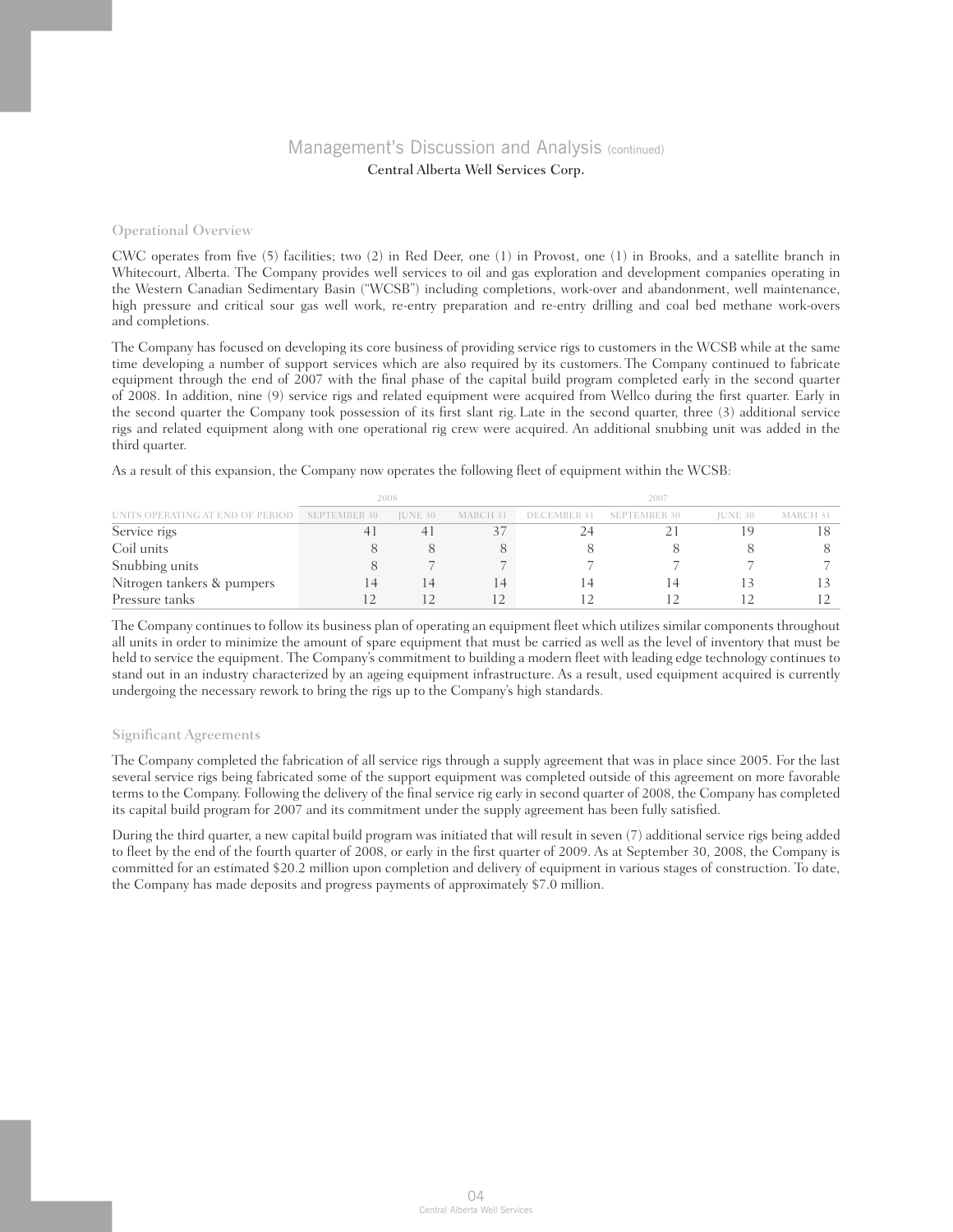| (In 000's, except per share data) |               |                | 2008    |              |         | 2007 |                |    |          |                | 2006 |                |    |                |
|-----------------------------------|---------------|----------------|---------|--------------|---------|------|----------------|----|----------|----------------|------|----------------|----|----------------|
| THREE MONTHS ENDING               |               | O <sub>3</sub> | Q2      |              | Q1      |      | Q <sub>4</sub> |    | Q3       | O <sub>2</sub> |      | O <sub>1</sub> |    | Q <sub>4</sub> |
| Revenues                          | $\mathcal{S}$ | 23,022 \$      | 12,756  | \$           | 24,585  | \$   | 12,574         | \$ | 11.913   | \$<br>5,966    | \$   | 16,898         | \$ | 13,942         |
| Net income (loss)                 |               | 996            | (3,100) |              | 1,771   |      |                |    | (784)    | (4,310)        |      | (254)          |    | (11,506)       |
| EPS: Basic and diluted            |               | 0.04           | (0.10)  |              | 0.06    |      | 0.00           |    | (0.03)   | (0.15)         |      | (0.02)         |    | (1.20)         |
| Weighted average Class            |               |                |         |              |         |      |                |    |          |                |      |                |    |                |
| A common shares                   |               | 21,451         | 21,502  |              | 21,532  |      | 22,533         |    | 22,663   | 14,427         |      | 10,468         |    | 10,437         |
| Weighted average Class            |               |                |         |              |         |      |                |    |          |                |      |                |    |                |
| B common shares                   |               | 6,373          | 6,373   |              | 6,343   |      | 5,748          |    | 5,654    | 6,772          |      |                |    |                |
| Total weighted average            |               |                |         |              |         |      |                |    |          |                |      |                |    |                |
| common shares                     |               | 27,824         | 27,875  |              | 27,875  |      | 28,281         |    | 28,317   | 21,199         |      | 10,468         |    | 10,437         |
|                                   |               |                |         |              |         |      |                |    |          |                |      |                |    |                |
| Total assets                      |               | 144,407        | 134,120 |              | 140,868 |      | 118,465        |    | 110,762  | 107,107        |      | 106,675        |    | 94,798         |
| Long-term debt                    |               | 52,215         | 45,783  |              | 49,363  |      | 29,454         |    | 20,375   | 15,499         |      | 58,135         |    | 16,524         |
|                                   |               |                |         |              |         |      |                |    |          |                |      |                |    |                |
| Purchase of property,             |               |                |         |              |         |      |                |    |          |                |      |                |    |                |
| plant and equipment               | S             | 6,818 \$       | 4,358   | <sup>S</sup> | 15.543  | S    | 12,154         | S. | 5,551 \$ | 6.770          | -S   | 12,577         | -S | 5,153          |

The quarterly results of operations have been provided for the first, second and third quarters of 2008, the four quarters of 2007 and the fourth quarter of 2006. Year over year revenues increased by \$11.1 million or 93%. This increase is a result of the completion of the capital build initiative that began in 2007, completed acquisitions throughout 2008 as well as increased utilizations across all divisions.

### Quarterly Review

|                        | 2008                         |                     | 2007                |                                    |  |  |
|------------------------|------------------------------|---------------------|---------------------|------------------------------------|--|--|
|                        | <b>ENDED</b><br><b>ENDED</b> |                     | <b>ENDED</b>        | <b>NINE MONTHS</b><br><b>ENDED</b> |  |  |
|                        | <b>SEPTEMBER 30</b>          | <b>SEPTEMBER 30</b> | <b>SEPTEMBER 30</b> | <b>SEPTEMBER 30</b>                |  |  |
| Wages and benefits     | \$1,717,738                  | \$4,531,520         | 932,981<br>S.       | 2,485,080<br>S.                    |  |  |
| Bad debts (recoveries) | (4,699)                      | 118,764             |                     | (1,734)                            |  |  |
| Office                 | 162,018                      | 486,967             | 96,278              | 433,478                            |  |  |
| Facility               | 361,448                      | 1,058,184           | 254,351             | 752,686                            |  |  |
| Professional fees      | 174,338                      | 542,768             | 115,573             | 344,260                            |  |  |
| Other administration   | 466,066                      | 1,253,544           | 214,635             | 873,708                            |  |  |
|                        | 2,876,908                    | \$7,991,748         | 1,613,818           | 4,887,478<br>\$.                   |  |  |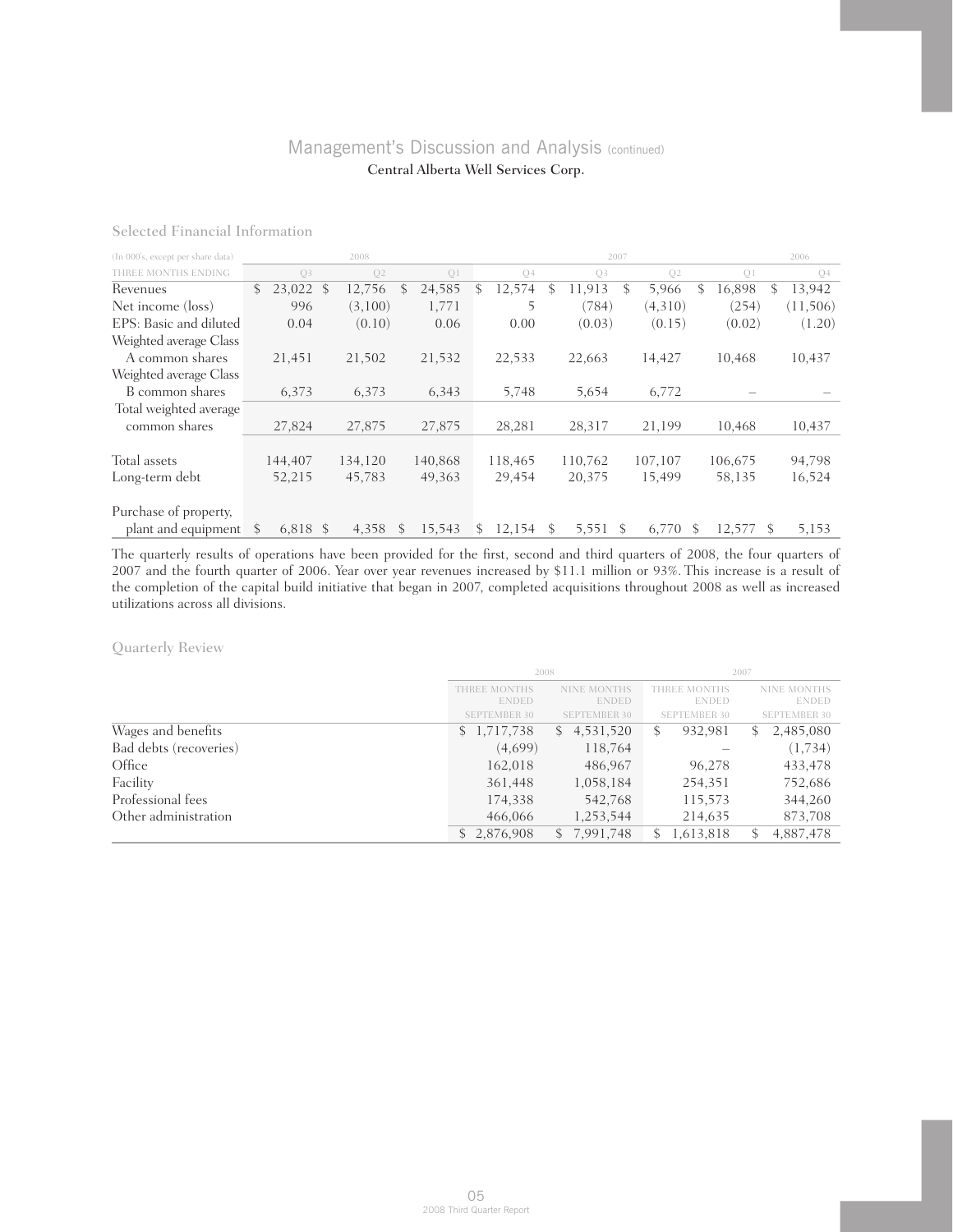General and administrative expenditures for the third quarter of 2008 were 12.5% of revenue; a decrease from the prior quarter and from the year ended December 31, 2007. In the second quarter, additional administrative staff were added in anticipation of a busy third and fourth quarter and to accommodate growth as a result of increasing the fleet size. As a result, general and administrative costs as a percentage of revenues was higher as most of these positions were added in the slower second quarter when it is easier to recruit and train. In the third quarter, the lower cost of General and Administrative costs as a percentage of revenues is evidence the appropriate level of support staff is in place. The Company believes it has the correct level of support to continue to grow organically and through acquisitions.

Bad debt (recoveries) expense in the third quarter of 2008 relates in part to a small amount received from a trustee acting for a customer the Company provided an allowance for in a prior quarter. The remainder of the recovery represents write-offs of relating to two (2) customers of one of the subsidiaries of the Company prior to amalgamation. In addition to these recoveries, an allowance of \$19,550 was provided for a customer who is experience liquidity problems in the third quarter. As this amount represented work performed by one unit within the Other Oilfield Services Segment, the bad debt expense was reported directly in the Segment. The bad debt expense shown in this category is for allowances that are made for customers when they have utilized multiple services or multiple units.

Interest expense amounted to \$1.3 million including interest paid and amortization of transaction costs calculated using the effective interest method on the various debt instruments the Company utilized during the third quarter of 2008. Year to date interest expense has decreased \$0.6 million year over year which is consistent with the more favorable terms of the refinancing of the debt in the first quarter of 2007.

Capital expenditures of \$6.8 million in the third quarter of 2008 consisted of the acquisition of an additional snubbing unit, deposits made on seven (7) service rigs and related equipment and computer hardware and software upgrades. Capital expenditures include assets under construction at the end of each of the quarters presented. Assets under construction are not depreciated until they are available for use.

|                          |                     | 2008           |              |            | 2007                                                                                     |                |            |
|--------------------------|---------------------|----------------|--------------|------------|------------------------------------------------------------------------------------------|----------------|------------|
| FOR THE QUARTER ENDED    | <b>SEPTEMBER 30</b> | <b>IUNE 30</b> | MARCH 31     |            | DECEMBER 31 SEPTEMBER 30                                                                 | <b>IUNE 30</b> | MARCH 31   |
| Working capital          |                     |                |              |            | \$14,023,992 \$10,564,151 \$18,332,475 \$8,230,532 \$10,766,402 \$9,679,652 \$11,588,974 |                |            |
| Working capital net of   |                     |                |              |            |                                                                                          |                |            |
| restricted cash          | 14.003.992          | 10.544.151     | 18.312.475   | 7.815.532  | 10.351.402                                                                               | 9,264,652      | 11,173,974 |
| Long-term debt           | 52,215,477          | 45,783,497     | 49, 362, 889 | 29,453,660 | 20,374,723                                                                               | 15,498,793     | 58,134,623 |
| Shareholders' equity     | 81,893,427          | 81,138,385     | 83,843,830   | 81,916,194 | 82,032,188                                                                               | 82,550,545     | 37,148,201 |
| Long-term debt to equity | 0.64                | 0.56           | 0.59         | 0.36       | 0.25                                                                                     | 0.19           | 1.56       |

Liquidity and Capital Resources

|                                 |             | 2006                             |
|---------------------------------|-------------|----------------------------------|
| FOR THE QUARTER ENDED           | DECEMBER 31 | <b>SEPTEMBER 30</b>              |
| Working capital (deficiency)    |             | $(27,256,935)$ \$ $(23,307,384)$ |
| Working capital - net of        |             |                                  |
| bridge loan and restricted cash | 7,330,725   | 6,120,890                        |
| Long-term debt                  | 16,523,834  | 16,937,611                       |
| Shareholders' equity            | 34,626,065  | 45,578,780                       |
| Long-term debt to equity        | 0.48        | 0.37                             |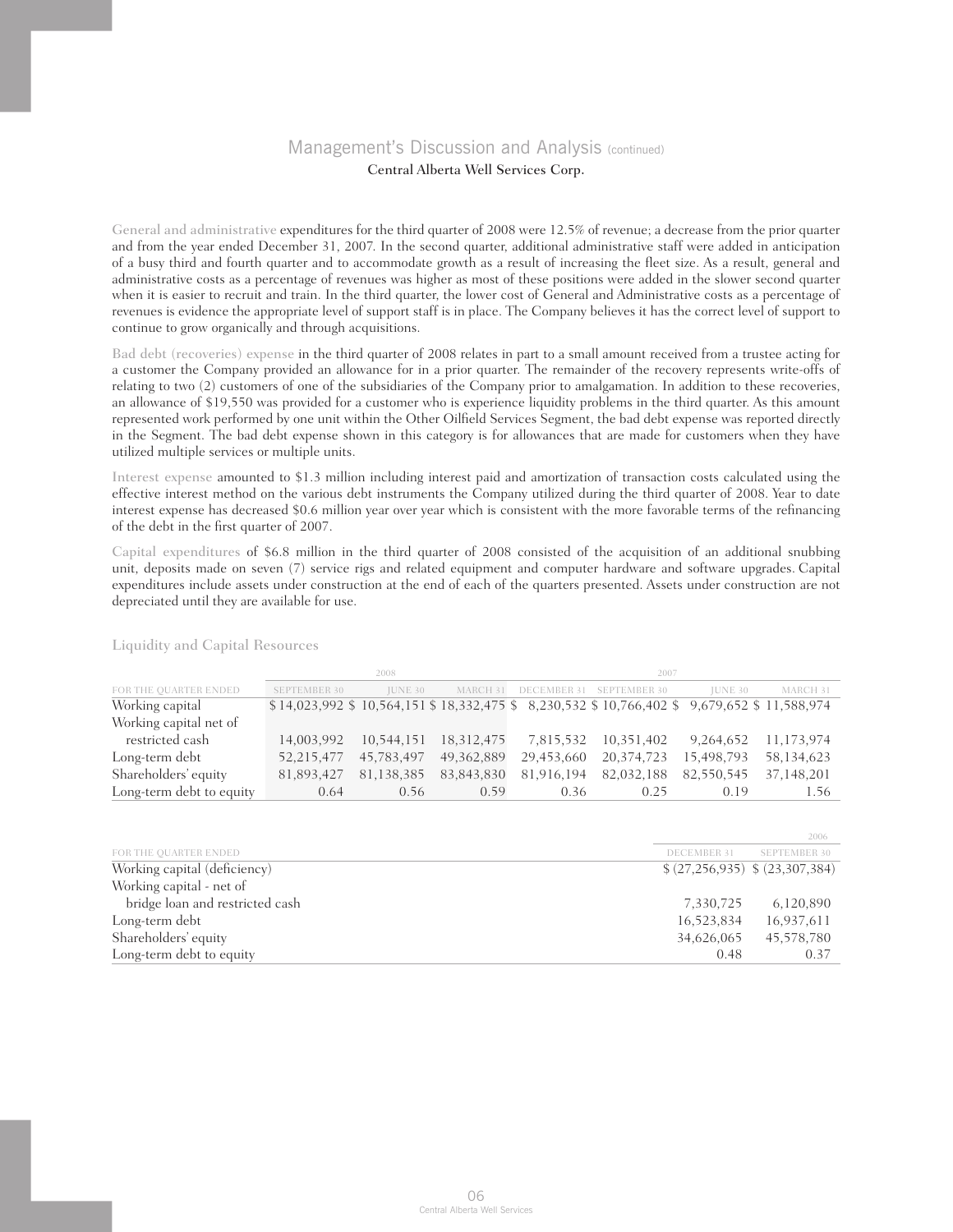Working capital ended the quarter at \$14.0 million net of restricted cash, an increase of \$3.5 million from June 30, 2008; \$5.8 million from December 31, 2007 and \$3.2 million year over year.

The increase in long-term debt of \$6.4 million from the second quarter is a result of funds being drawn to make a deposit for seven (7) new rigs as well an additional snubbing unit purchased during the quarter. The additional service rigs are expected to arrive the end of 2008 or early 2009.

As at September 30, the Company had 21,150,730 Class A common shares and 6,403,531 Class B common shares issued and outstanding.

### Contractual Obligations

The Company is committed to repayment of its long-term debt in January of 2010, including principal and interest. In addition, the Company has several vehicle leases, building and facility leases, and has recently entered into a lease on a property in Brooks, Alberta.

As at September 30, 2008, the Company is committed for an estimated \$20.2 million upon completion and delivery of equipment in various stages of construction. Expected delivery is late in the fourth quarter of 2008 or early in the first quarter of 2009. To date, the Company has made deposits and progress payments of approximately \$7.0 million.

### Outlook

The remainder of 2008 and early 2009 is surrounded by uncertainty as a result of the ongoing global financial crisis. We are seeing this crisis impacting our customers' ability to access debt and equity markets for new funding. This has resulted in many of our customers reducing budgets for the remainder of 2008 and the full impact of these changes, if any, to expected 2009 activity has not been fully determined yet. The Company believes that while we may see a decrease in new wells being completed there will be an increase in the percentage of wells requiring servicing and maintenance.

The Company has been spending considerable efforts in marketing and streamlining processes to be able to offer a "full suite" of services to each customer to better meet their demands. This results in a more efficient project and provides cost savings to the customer while increasing utilization among all divisions. The Company believes that the ancillary services it offers to our customers directly supports the core division of service rigs which continues to grow. With the addition of seven (7) new service rigs set to go into service by the end of 2008 or early 2009 the Company believes it has insulated itself from some of the uncertainty in the market by offering a suite of services none of our competitors currently offer. As a result we anticipate maintaining utilization through 2009 and will continue to focus on providing efficiencies to our customers.

With this in mind, the company strongly believes it will maintain its' above industry utilization levels in spite of the volatile market anticipated through the end of 2008 and into 2009.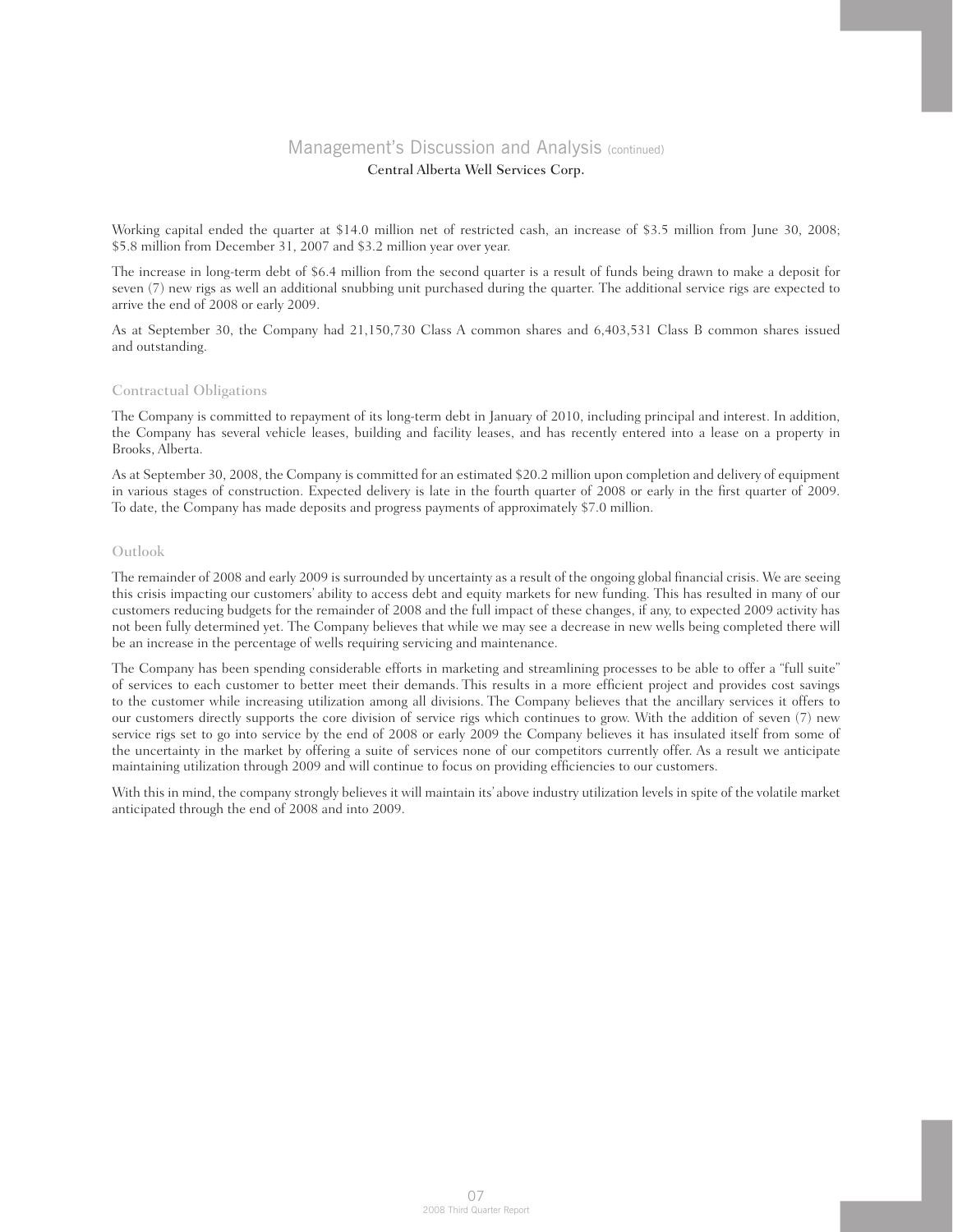### Critical Accounting Estimates

This Management's Discussion and Analysis of the Company's financial condition and results of operations is based on the financial statements which are prepared in accordance with Canadian generally accepted accounting principles (GAAP). The presentation of these financial statements in conformity with Canadian GAAP requires management to make estimates and assumptions that affect the reported amounts of assets, liabilities and the disclosure of contingent liabilities at the date of the financial statements and the reported revenues and expenses during the reporting period. These estimates are based on experience and assumptions that are believed to be reasonable under the circumstances. Although care has been taken, anticipating future events can not be done with certainty, therefore actual results may vary from these estimates over time as more accurate information is available and as the Company's operating environment changes.

Impairment of Long-Lived Assets: Long-lived assets, including property and equipment and intangible assets, comprise a majority of the Company's assets. Management reviews the carrying values of these assets for impairment periodically or whenever events or changes in circumstance indicate that their carrying value may not be recoverable. When this occurs management performs various tests to see if the net carrying value differs from fair value, and if the fair value is less than the carrying value the asset would be considered to be impaired and an impairment loss would be recognized to reduce the asset's carrying value to its estimated fair value.

Depreciation and Amortization: The Company's property, plant, equipment and intangibles are depreciated and amortized over estimated useful life using both straight line and unit-of-production methods.

During 2008, a detailed review of the amortization policies of the Company was undertaken. As a result of this review, it was determined to include salvage values in the calculation of depreciation to better reflect the usage of the assets involved in core and ancillary services. Salvage values were estimated for service rigs, production equipment and supporting field equipment. This change has been accounted for on a prospective basis with effect from July 1, 2008.

As a result of this estimate, depreciation in the third quarter was \$607,685 lower than would have been if no salvage values had been estimated.

The estimates may change over time as more useful information becomes available, market conditions shift or other factors change the estimated useful life of the assets.

Stock Based Compensation: Stock based compensation expense associated with the stock-option rights granted to directors and employees is calculated based on assumptions using the Black-Scholes option pricing model to produce an estimate of compensation. This estimate may vary due to changes in the Black-Scholes variables, which include the risk free rate of return, the share price volatility and the rates of forfeiture.

### Risk Management

Business Risk: Activity in the oil and gas industry is subject to a range of external factors that are difficult to actively manage, including resource demand, commodity pricing and climate. The Company plans to mitigate these risks by creating a strong balance sheet and remaining responsive to changes in industry dynamics.

The Company has a comprehensive insurance policy to help safeguard its assets, operations and employees. This is reviewed annually and revised as changes in circumstances warrant.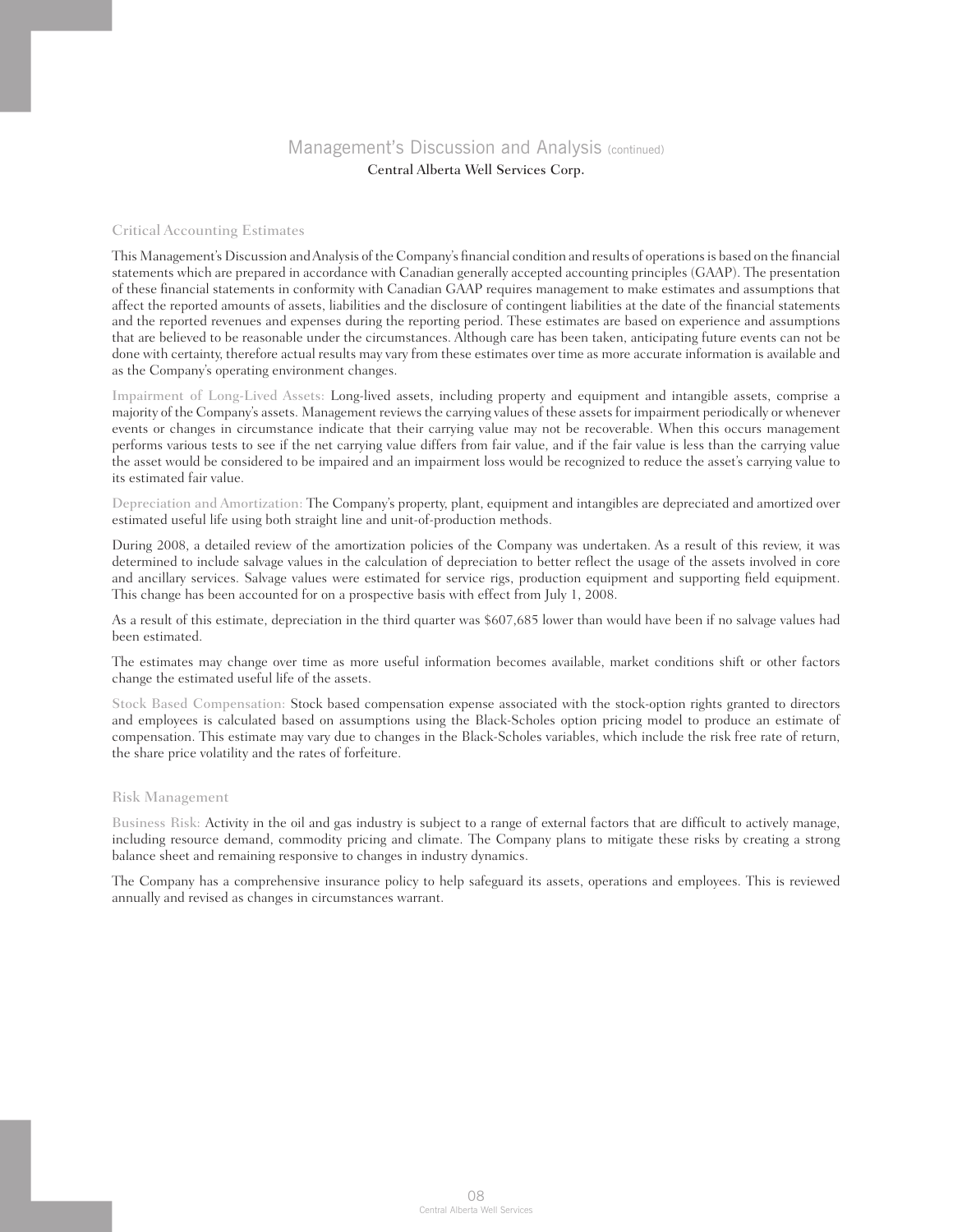Credit Risk: The Company's policy is to enter into agreements with customers that are well-established and well-financed within the oil and gas industry reducing credit risk. There is always a risk relating to the financial stability of customers and their ability to pay. Management will continue to periodically asses the credit worthiness of all its customers and views the credit risk on its accounts receivable as normal for its industry.

During the first nine months of 2008, in the opinion of the Company, decreased liquidity left a customer with insufficient funds to settle obligations and recent changes in the operations of another customer resulted in increased exposure to credit risk, in the third quarter credits as a result of overpayments made by customers that were in excess of two years old reduced the year to date expense. As a result, bad debt expense of \$118,764 was provided for in the first nine months of 2008.

Liquidity Risk: Liquidity risk relates to the risk that the Company will encounter difficulty in meeting its financial obligations. The credit facilities available consist of a long-term facility to a maximum of \$60 million maturing on January 25, 2010 and a short-term operating line of credit to a maximum of \$3.0 million. Long-term facilities are used to fund capital acquisitions and the short-term line of credit is used to settle current obligations such as accounts payable. It is the intention of the Company that refinancing of the long term facility will be negotiated at that time should it be required. The Company may be exposed to liquidity risk if it is unable to collect its trade accounts receivable balances in a timely manner, which could in turn impact the Company's long-term ability to meet commitments under its current facilities. In order to manage this liquidity risk, the Company regularly reviews its aged accounts receivable listing to maintain accounts outstanding over 60 days to less than 25 percent of the total balance. As at September 30, 2008, the balance of trade accounts receivable in excess of 90 days was \$935,694, representing approximately 5% of the trade accounts receivable balance. In addition, the Company regularly reviews its components of debt to equity to maintain a conservative structure. A structure is maintained that focuses on growth of the Company while ensuring viability for stakeholders. Finally, in an effort to combat the seasonality of the oilfield business and reduce long-term liquidity risk exposure, the Company regularly reviews its cash availability and whenever the conditions permit, the excess cash is applied to the debt outstanding.

Market Risk: Market risk is comprised of interest rate risk and foreign currency risk. The Company's exposure to financial market risk is limited since there are no significant financial instruments which will fluctuate as a result of changes in market prices.

Foreign Currency Risk: Foreign currency risk arises from the fluctuations in foreign exchange rates and the degree of volatility of these rates relative to the Canadian dollar. The Company is not significantly exposed to foreign currency risk.

Interest Rate Risk: The Company manages its exposure to interest rate fluctuations through the issuance of a combination of variable and fixed rate borrowings.

Supplier Risk: The Company has a large portion of its service rig and associated equipment manufactured by a single provider. While this arrangement provides certain market advantages, it also exposes the Company to potential short-term vulnerability if this supplier experiences unusual production disruptions or labour disputes.

Seasonal and Weather Risk: Seasonal factors and unexpected weather patterns may lead to reduced oil and gas exploration activity and corresponding declines in the demand for the Company's services during various times of the year.

Competitive Conditions: The operating climate within the Western Canadian Sedimentary Basin is very competitive, resulting in fluctuations of price and utilization rates. The Company attempts to mitigate these risks by creating a good working relationship with its customers and focusing on longer term contracts.